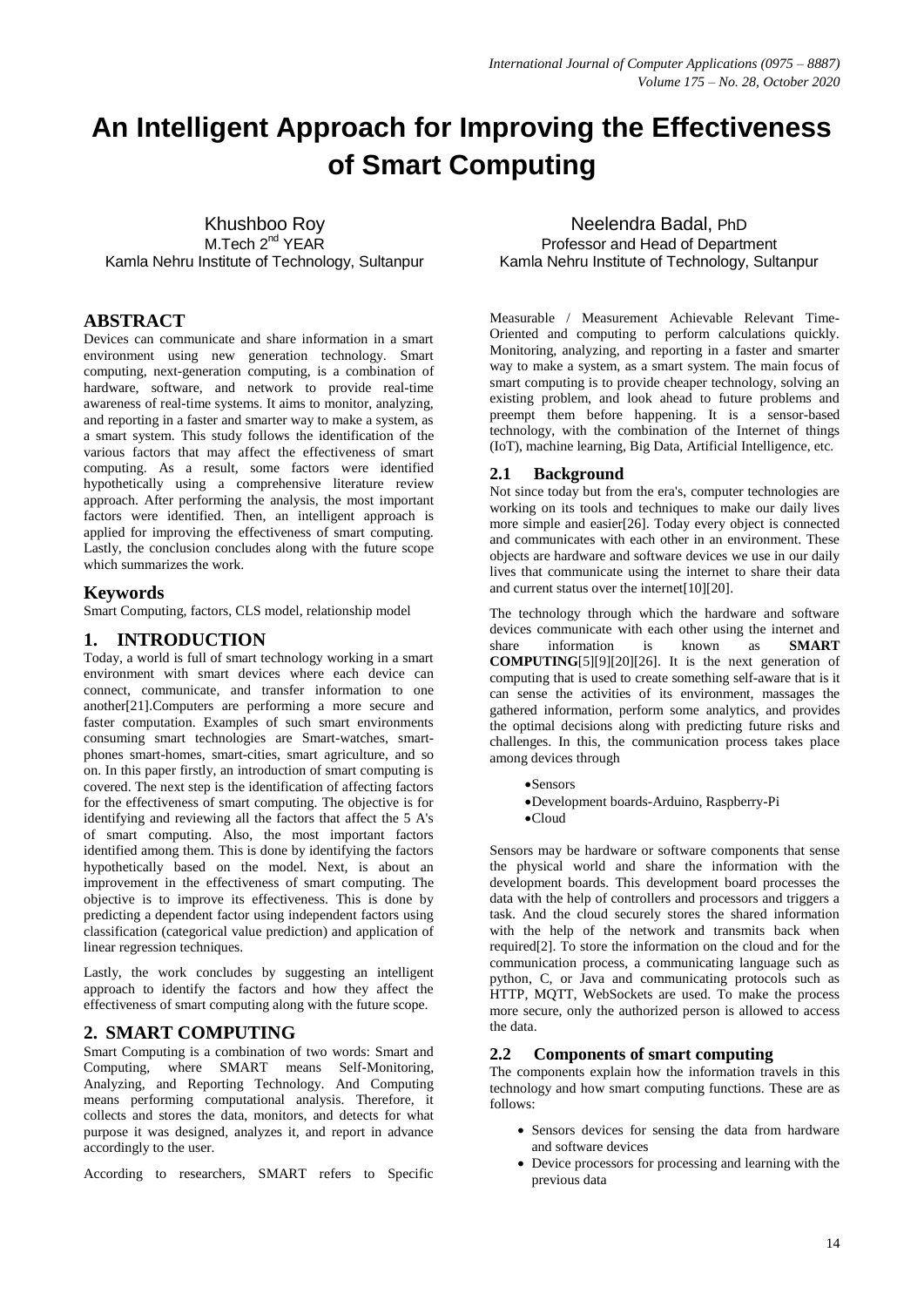- Cloud for storing the information
- Communicating protocols such as HTTPs or MQTT
- Communicating language such as python

In smart computing, there is 70% of the hardware utilization that is more use of resources with the smart OS. Smart OS makes computation faster, efficient, and smarter.

### **2.3 5 A's of smart computing**

Smart computing comprises five key functions which are 5 A's of smart computing[5][10][26] that is discussed below:

- a. Awareness
- b. Analysis
- c. Alternative
- d. Action
- e. Auditability

All the functionality of smart computing evolves around these 5 A's and analyzing, reporting and monitoring functions are performed accordingly. The detailed discussion of the 5 A's are discussed below in Table1:

Awareness is the most important A among all the 5 A's of smart computing. **Innovations in Awareness will have the most revolutionary impact**, the statement justifies as if there is a lack of awareness, then the analytical tool detects and stores the wrong information. An alternative triggers the wrong action that makes a wrong decision regarding which may lead to a serious problem in the future.

**Table 1. Description of 5 A's of smart computing**

| S.No         | 5 A's               | <b>Description</b>                                                                                                                                                                                                                                                          |
|--------------|---------------------|-----------------------------------------------------------------------------------------------------------------------------------------------------------------------------------------------------------------------------------------------------------------------------|
| A            | Awareness           | Identification of<br>tools<br>and<br>devices, use of sensors, GPS,<br><b>RFID[22]</b><br>Identification of customers(a<br>type of user, identity, location,<br>status)[5][26][28]<br>Identification of<br>integrated<br>communication technology such<br>as 3G, 4G, etc.[5] |
| B            | Analysis            | Easy and adaptable servers<br>Storage device enabled by server<br>visualization<br>Data-center automation<br>Storage life cycle management<br>Stretchy processing expansion<br>Increased storage capacity                                                                   |
| $\mathsf{C}$ | <b>Alternatives</b> | Identify rule engines and<br>workflow[31]<br>What decision should trigger at<br>necessary actions                                                                                                                                                                           |
| D            | Action              | Correct action occurs at the<br>correct time<br>On-time notification<br>Type of process application<br>(action will execute through<br>integrated links to<br>application)[10]                                                                                              |

| E | Auditability | Technology needs to capture,<br>track and analyze information<br>What actions are taken (right or<br>wrong)<br>How to improve analysis<br>Identify<br>hetter<br>alternatives[5][10]. |
|---|--------------|--------------------------------------------------------------------------------------------------------------------------------------------------------------------------------------|
|   |              |                                                                                                                                                                                      |

For example, the train tracking system tracks and navigate the exact position of the train. This tracking system provides information about the free track for the trains. If there is any train on one track train has to divert to the next track to prevent the accident. However, if there is a lack of awareness, the system transmits wrong information about the track and predicts there is no obstacle on the path. This wrong information is passed further for analytics and the data about the blank track which is not blank is stored and accordingly, the wrong action is taken which may lead to long waiting or take a wrong path or may lead to an accident. Hence, proper awareness and improved analytical tools to be used to avoid such problems. There must be proper fine-tuning among 5A's of smart computing[5].

# **3. REVIEW RELATED TO SMART COMPUTING**

In Forrester's white paper report, Andrew H. Bartels [5] gives a basic idea of smart computing along with its 5 A's that are its key functions and discusses how can help in driving the new era of IT growth. This report explains the evolutions in the generation of computing. The main focus is to explain how smart computing helps in predicting future business risks and the growth of the market in the field of technology.

Mrs. Monika Garg, Mr.Promod Kumar, Miss Swati Aggrawal[27] explains how green computing is smart computing. The idea behind is energy efficient energy and eco-friendly computing. Effective coding is to conserve resources to make less use of the hardware by having the program.

Matthew N. O. Sadiku, Yu Zhou, and Sarhan M. Musa [26] provide a detailed review of the introduction of smart computing and its application areas.

Muntasser A.Wahsh and Jaspaljeet Singh Dhillion [25] reviews the factors that affect the adoption of cloud computing for e-government and public sectors. This study follows a systematic literature review (SLR) approach that helps to identify what are the various factors that affect cloud computing. As a result, Fifty-nine factors were identified based on their frequencies and seven among them appear to be most important.

Apurva Adapa, RichardH.Hall, Samuel N.Smith, Fiona Fui-Hoon Nah, and Keng Siau [6] explores the contributing factors and their relationships that influence the adoption of wearable devices through in-depth interviews using a ladder approach. This research also provides information about using the laddering approach to data collection and analysis.

Luis AugustoSilva, Valderi Reis Quietinho Leithardt, Carlos O Rolim, Gabriel Villarrubia Gonzalez, Claudio F.R.Geyer, and Jorge Sa Silva [11] develops an alert and a notification management system. The study discussed how the number of users and devices is increasing daily and their tolerance may decrease in a short time. Hence there is a need to develop a system.

Adela Jukan, Xavi Masip-Bruin, and Nina Amla [2] discusses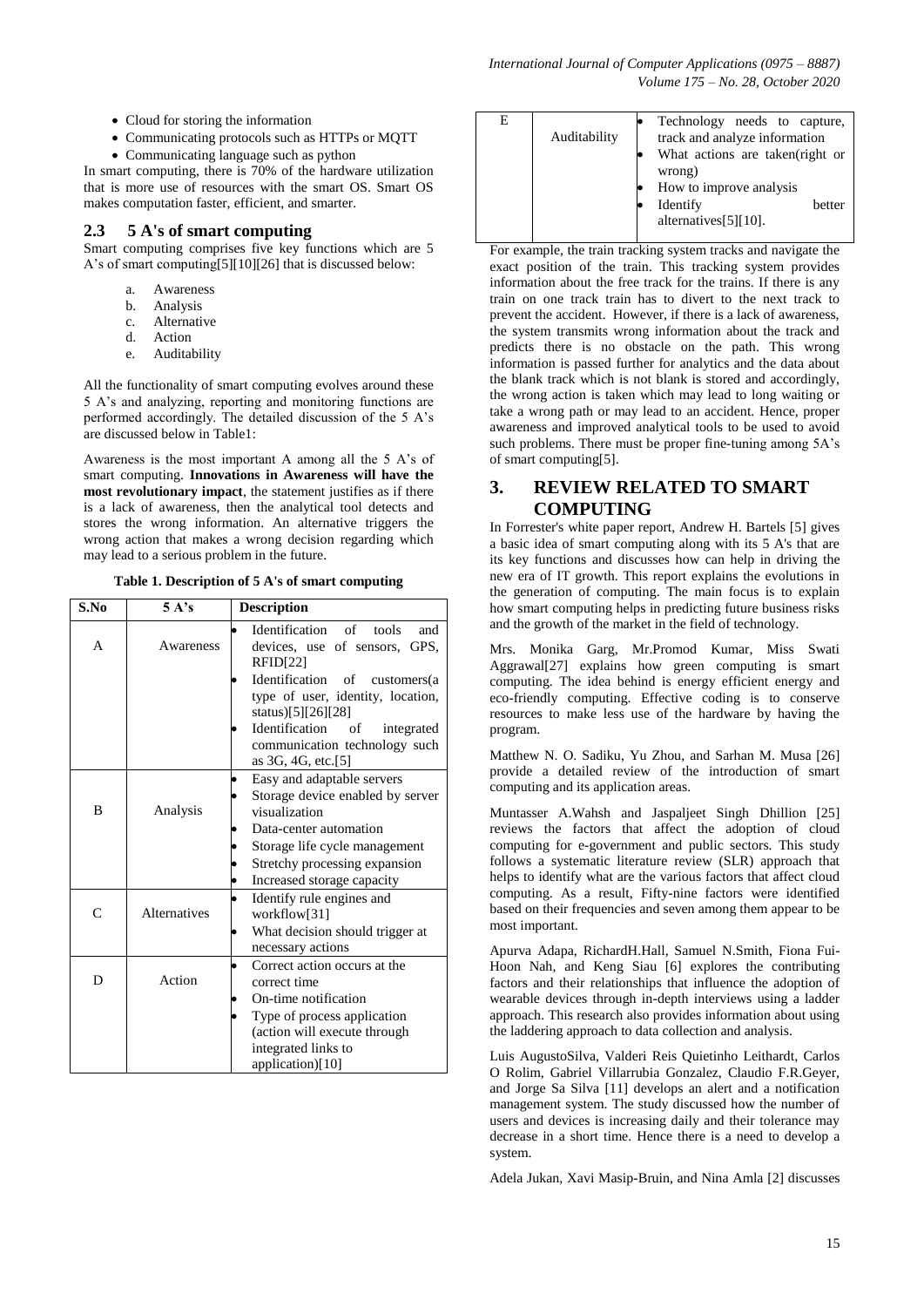applications of smart computing. It provides the application of smart computing sensing technologies for domestic, farm, and wild animal welfare.

Tae-Gyu Lee, Seong-Hoon Lee, and Gi-Soo Chung [23] discusses the structural and functional issues of smart computing and how smart computing interact with cloud computing for contributing accessible information. Two proposed work: Smart table and Smart control algorithm. Robert E.Kahn [29] highlights the generations of computing. The study provides a comparative study of five generations of computers and computing technologies based on computer hardware, computer software, telecommunication technologies, and computer performance. What qualities do an intelligent system must possess and advancements in different fields of computing technologies are also considered.

# **4. THE IDENTIFICATION OF AFFECTING FACTORS FOR THE EFFECTIVENESS OF SMART COMPUTING**

The key factors of smart computing and are closely connected and dependent on one another. At very first, the awareness is performed which means to get aware of what could happen next by collecting real-point data with the help of sensors, RFIDs, or any devices that capture the information of the customers, or identify the location, or check the current status[20]. This awareness is dependent on some analysis, which is done using some business intelligence and analytical tools to check whether this alert is important or can be ignored. Thirdly, identify the alternative action that can be

done in response to anomaly using the rule engines and workflow. And accordingly, actions are performed. Lastly, capturing and analyzing the data on activity at every stage for future problems and improvements using auditability. All the 5 A's, anyhow, may depend on some factors which affect them. Factors of smart computing are identified hypothetically by the following questions

- Which factors influence the 5 A's of smart computing?
- Which factors are more important?
- How these factors do affect the adoption of smart computing?
- What are the different challenges associated with the affecting factors?

To answer these questions, a CLS model (Comprehensive Literature Survey) is designed. This shows how previous work is beneficial in this work to identified factors based on the survey.

The following factors are identified that are associated with smart computing using the CLS MODEL.

Adaptability[1][25], Verification[2][28], Authentication[28], Authorization<sup>[28]</sup>, Accessibility<sup>[2]</sup>, Availability<sup>[22]</sup>, Security[2], Autonomy, Flexibility, Adaptability, Reliability, Manageability, Predictability,

Fault-tolerance, Failure management, Accuracy, Maintainability, Transparency, Robustness, Reusability and so on. Among the numerous factors, Accuracy is the most important factor.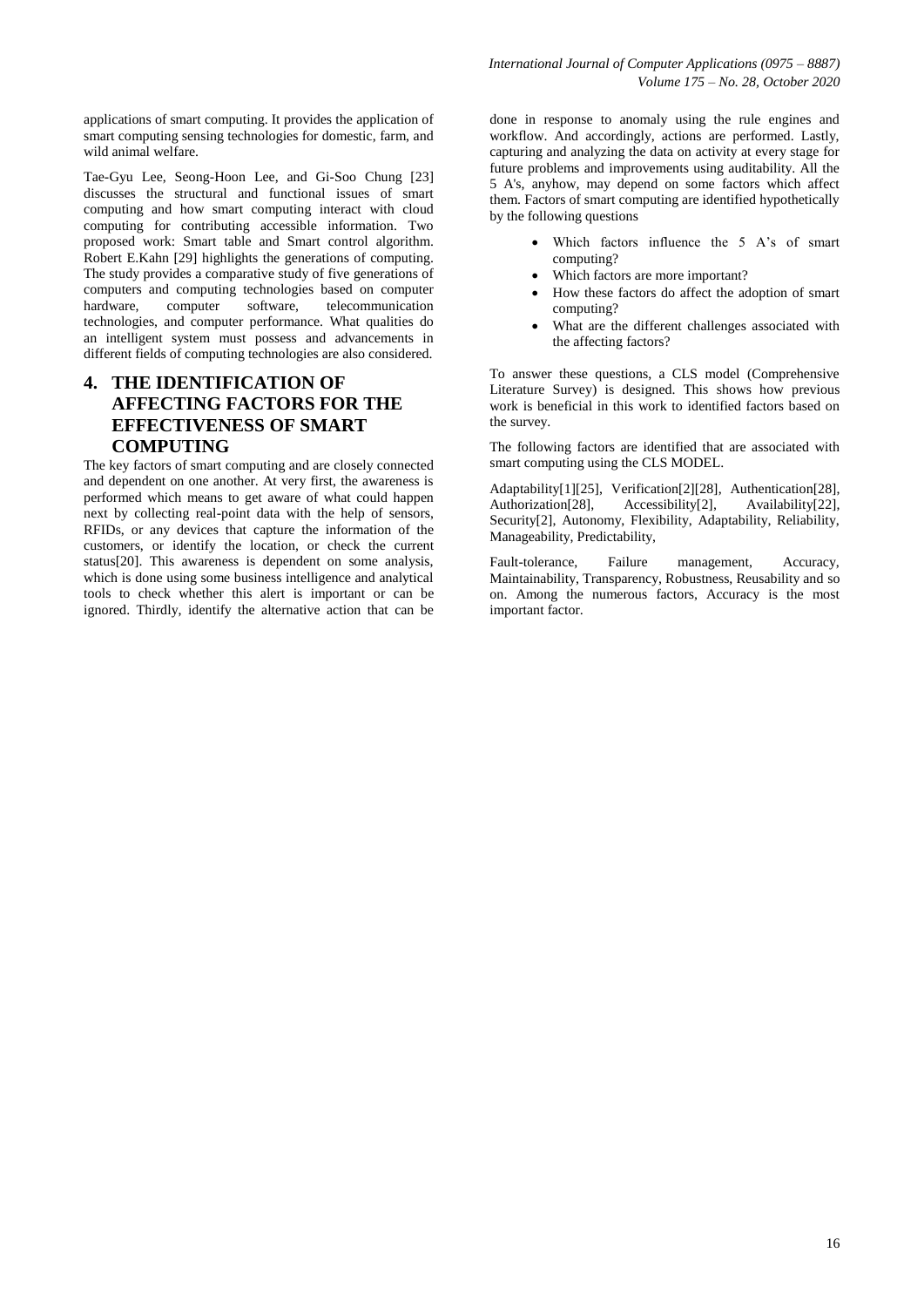

### **Figure-1: CLS MODEL**

## **5. RELATIONSHIP BETWEEN A's AND AFFECTING FACTORS**

The following figure 2 represents the relation of the factors in 5 A's of smart computing. Some of the factors are reflected in more than one A's of computing. F represents the factors and A represents the 5 A's of smart computing.

- Indication of factors (Adoptability, verification, security, authentication, authorization, accessibility, availability, autonomy) mapped to Awareness (A1).
- Indication of factors (flexibility, adaptability, reliability) mapped to Analysis(A2).
- Indication of factors (manageability, availability, predictability, autonomy) mapped to Alternatives  $(A3)$ .
- Indication of factors (fault tolerance, failure management, accuracy, maintainability, reliability, transparency, robustness) mapped to Actions (A4).
- Indication of factors(failure management, accessibility, reusability, accuracy, maintainability, robustness) mapped to Auditability (A5).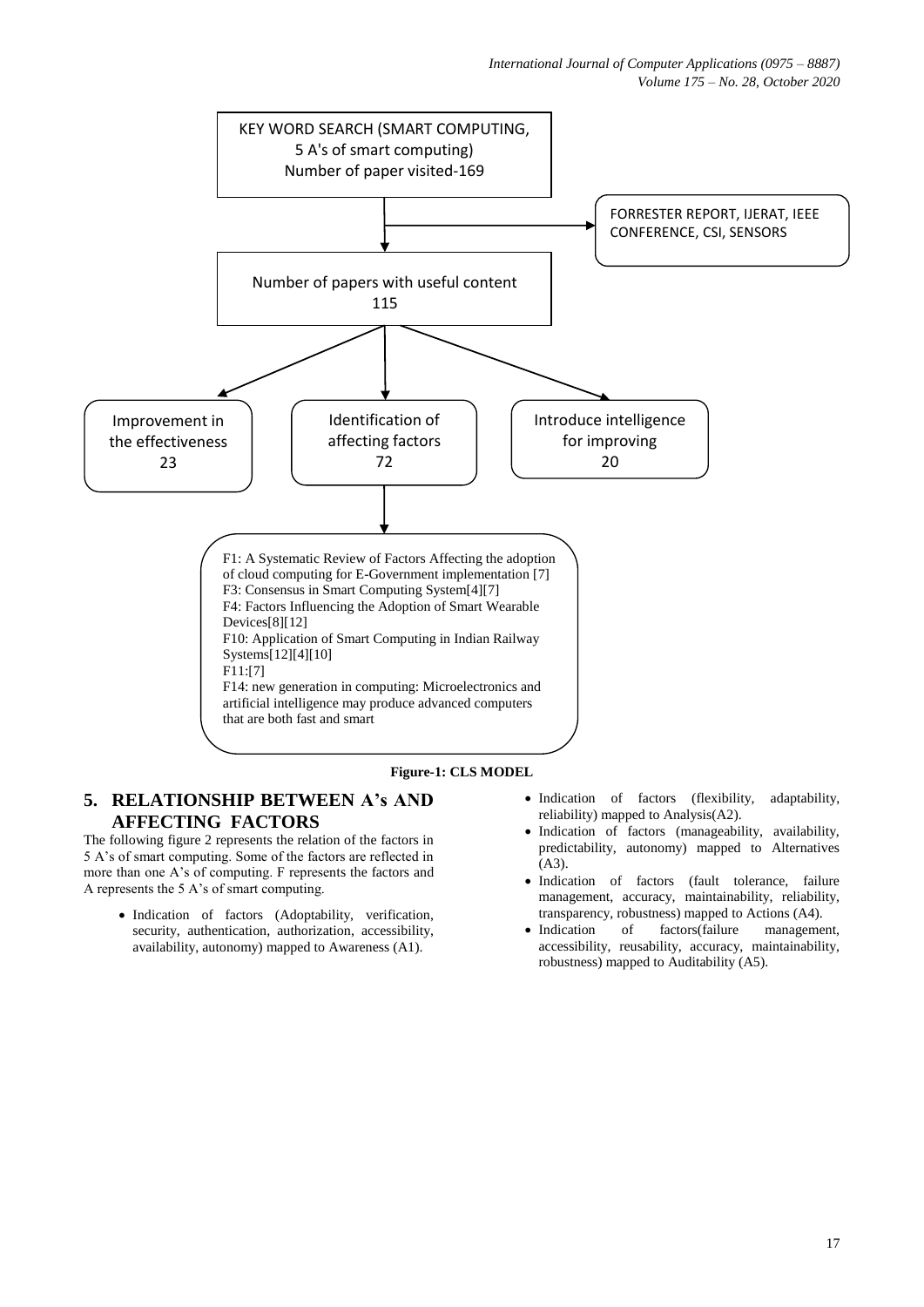*International Journal of Computer Applications (0975 – 8887) Volume 175 – No. 28, October 2020*



#### **Fig 1:Relationship between factors and 5 A's**

# **6. A TECHNIQUE TO INTRODUCE INTELLIGENCY FOR IMPROVING THE EFFECTIVENESS OF SMART COMPUTING**

variables. This includes introducing intelligence for improving the effectiveness of smart computing correlation and regression model for identifying the factors and 5A's relationship.

Use of statistics to identify the relationship between the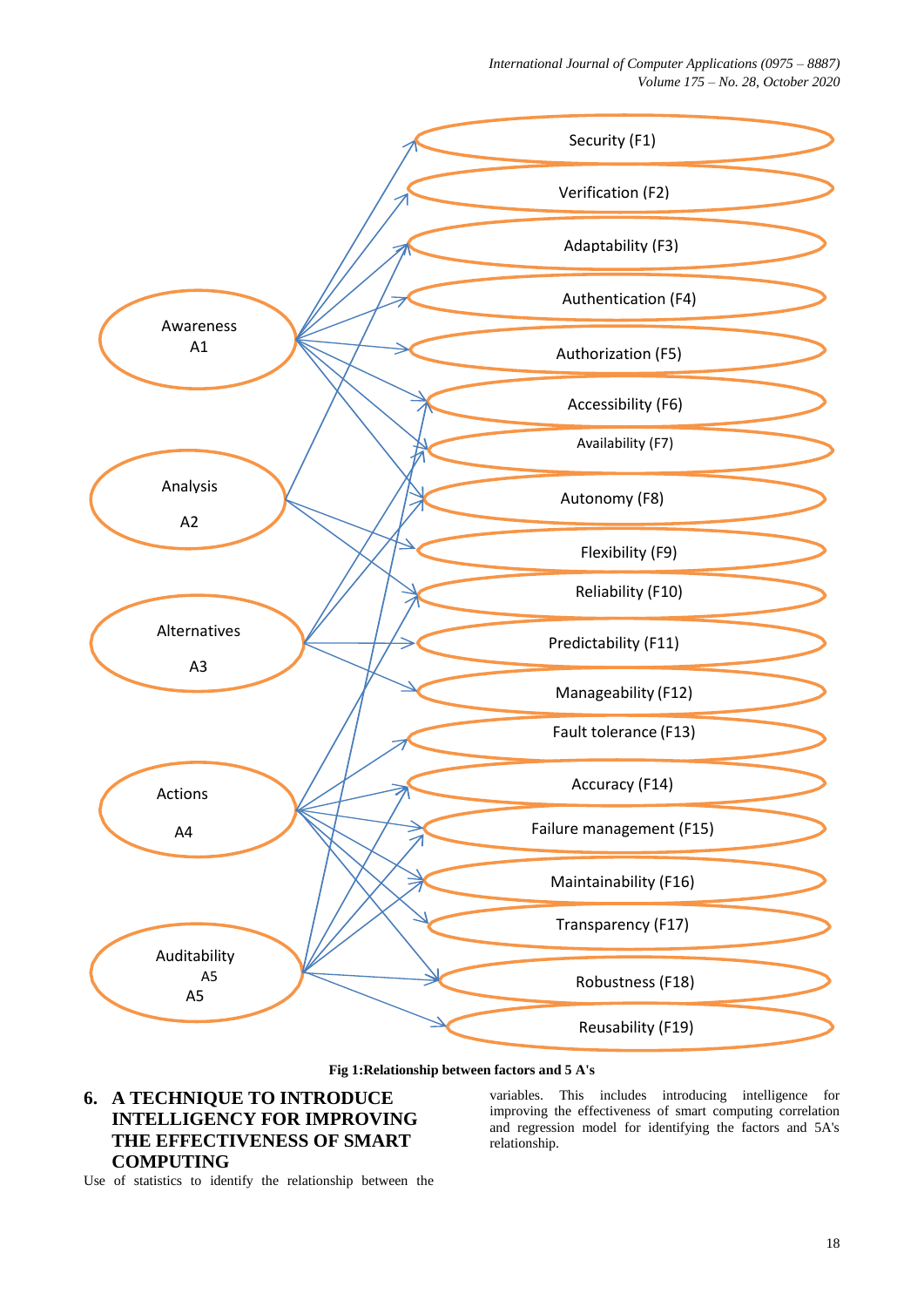

The pie-chart represents the percentage of factors against A1. The diagram shows the contribution of factors for the formation of A1.Therefore,F1 contributes 9%,F2 contributes 17%,F3 contributes 10%,F4 contributes 8%,F5 contributes 12%, F6 contributes 19%, F7 contributes 18% and F8 contributes 18% for the formation of A1.



The above pie-chart represents the percentage of factors against A2. The diagram shows the contribution of factors for the formation of A2.Therefore,F3 contributes 63%,F9 contributes 20%, and F10 contributes 17%.



The pie-chart represents the percentage of factors against A3. The diagram shows the contribution of factors for the formation of A3.Therefore, F7 contributes 16%, F8 contributes 17%,F11 contributes 34%, and F12 contributes 33%.



The above pie-chart represents the percentage of factors against A4. The diagram shows the contribution of factors for the formation of A4.Therefore, F10 contributes 17%, F13 contributes 15%, F14 contributes 16%, F15 contributes 11% , F16 contributes 20%, F17 contributes 12% and F18 contributes 8% .



The above pie-chart represents the percentage of factors against A5. The diagram shows the contribution of factors for the formation of A5.Therefore, F6 contributes 24%,F14 contributes 18%, F15 contributes 23% , F16 contributes 13%, F17 contributes 12% ,F18 contributes 8% and F19 contributes 12%.

## **7. CONCLUSION**

With the comprehensive and systematic literature survey of previous work, the factors that may affect the effectiveness of smart computing are identified. Hence, overall the work is dedicated to "The identification of affecting factors for the effectiveness of smart computing".There is also a need to analyze how these factors may affect the effectiveness of smart computing. A various literature survey was performed to identify the analyzing techniques used for smart computing. Hence, overall the work is dedicated to "An improvement in the effectiveness of smart computing".Various approaches can be used so that they can improve the effectiveness of smart computing. Hence, overall the work is dedicated to "Introduce intelligence for improving the effectiveness of smart computing".

After providing the method that improves the effectiveness of smart computing by applying an intelligent approach, the overall work is dedicated to" An Intelligent Approach for Improving the Effectiveness of Smart computing".

### **8. FUTURE SCOPE**

The future scope of the work is that various other factors other than these 19 factors can be identified that can affect the effectiveness of smart computing.

The quantitative data which has been used for the analysis can have a varied and the observation can be carried with a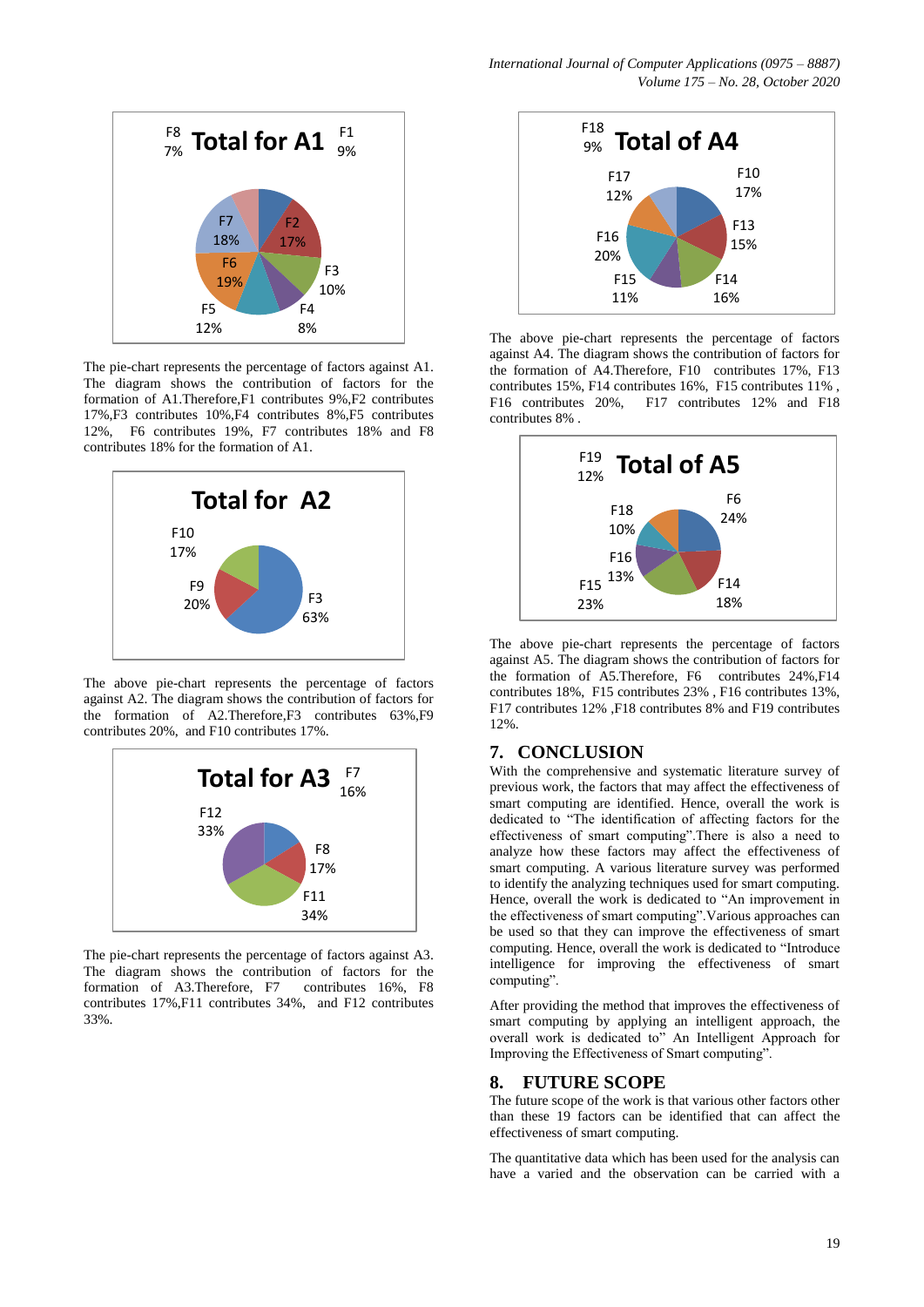different set of values.

Other attributes that can affect the factors can be identified that can directly or indirectly affect the effectiveness of smart computing.

### **9. ACKNOWLEDGMENTS**

I am thankful to my dissertation advisor **Dr. Neelendra Badal (Professor and Head of Department, Department of Computer Science and Engineering)** Kamla Nehru Institute of Technology, Sultanpur, for his valuable guidance, encouragement, and co-operation during this entire thesis work. It was his able guidance and support, which resulted in the successful work within the specified time.

I would like to thank all the people who were involved in the validation survey for this research project. Without their passionate participation and input, the validation survey could not have been successfully conducted.

Finally, I must express my very profound gratitude to my parents for providing me with unfailing support and continuous encouragement throughout my years of study and through the process of researching and writing this dissertation. This accomplishment would not have been possible without them. Thank you, last but not least, the cooperation and help received from teachers and friends of the Department of CSE, is gratefully acknowledged.

### **10. REFERENCES**

- [1] A.Bennani, M.Elmahouti, M.L.Kerkeb, S.Khoulji, and S.Bourekkadi, "Smart Computing Solution For Settling A Problem Of Cloud Computing Adoption Acknowledgement", April 2018, IJSER International Journal of Scientific and Engineering Research, pp. 633- 640, ISSN 2229-5518
- [2] Adela Jukan, Nina Amla, and Xavi Masip-Bruin, "Smart Computing and Sensing Technology for Animal Welfare: A Systematic Review", April 2017, ACM Computing Surveys, pp. 1-27, DOI: http://dx.doi.org/10.1145/3041960
- [3] Akshith Kumar, Bhagyashree, and Saritha Crasta, "Tourism Opportunities in Mangalore as a Smart City", 11 May 2017, International Journal of Computational Research and Development, pp.96-101, DOI: 10.5281/zenodo.574255
- [4] Alphonse Sebastian, K. Prathapchandran, and S.Sivagurunathan, "Internet of Things for Developing Smart Sustainable Cities (SSC): A Security Perspective", 23 July 2016, DOI: 10.1007/978-3-319-33124-9\_13
- [5] Andrew H. Bartels, "Smart computing drives the new era of IT growth", 4 December 2009, Forrester report
- [6] Apurva Adapa, Fiona Fui-Hoon Nah, Keng Siau, RichardH.Hall, and Samuel N.Smith, "Factors Influencing the Adoption of Smart Wearable Devices", 2018, International Journal of Human-Computer Interaction, pp. 399-409, DOI: [10.1080/10447318.2017.1357902](https://doi.org/10.1080/10447318.2017.1357902)
- [7] Ashoke Nath and Parag Chatterjee, "Application of Smart Computing in Indian Railway Systems", June 2014, IJSRMS International Journal of Scientific Research and Management Studies, pp. 148-155
- [8] Arun Cyril Jose and Reza Malekian, "Smart Home Automation Security: A Literature Review", 31 August

2015, The Smart Computing Review, pp. 269-285, DOI: 10.6029/smartcr.2015.04.004

- [9] Athula Ginige and Janagan Sivagnanasundaram, "Enhancing Agricultural Sustainability through Crowdsensing: A Smart Computing Approach", 3 September 2019, Journal of Advanced Agricultural Technologies, pp. 161-165, DOI: 10.18178/joaaat.6.3.161-165
- [10] Bob.Mcllyride, "Smart computing in real-time", January 2013, Blog
- [11] Carlos O Rolim, Claudio F.R.Geyer, Gabriel Villarrubia Gonzalez, Jorge Sa Silva, Luis AugustoSilva, and Valderi Reis Quietinho Leithardt, "PRISER: Managing Notification in Multiple Devices with Data Privacy Support",13 July 2019, Sensors, pp. 1-18, DOI: 10.3390/s19143098
- [12] Changhyun Byun, Jekuk Yun, Juno Chang, Kyugeun Park, and Yangon Kim, "Context-Aware Inference (CAI) Model on Smart Computing Environment", 2012, International Conference on Information Science and Applications, Suwon, pp. 1-6, DOI: 10.1109/ICISA.2012.6220966.
- [13] Chris Testa, Jim Blake, and Lisa Washburn, "Outsourced Smart Grid Services: A Smart Approach for AMI and Beyond", July 2013, White paper Landis-and-Gyr, pp. 1- 5,
- [14] Christian Bremser, Gunther Piller, and Markus Helfert," Technology Adoption in Smart City Initiatives: Starting Points and Influence Factors", 01 January 2019, pp.70- 79, DOI:10.5220/0007702700700079
- [15] Dan Trombley, Maggie Molina, and Neal Elliott, "A Defining Framework for Intelligent Efficiency", June 2012, ACEEE The Association of Computer Electronics and Electrical Engineers, pp. 1-53
- [16] David Romero, Muztoba Ahmad Khan, Sameer Mittal, Thorsten Wuest, "Smart Manufacturing: Characteristics, Technologies and Enabling Factors", 1 January 2019, Proceedings of the Institution of Mechanical Engineers Part B Journal of Engineering Manufacture, pp. 1342- 1361, Vol. 233, DOI:10.1177/0954405417736547
- [17] Debajyoti Mukhopadhyay and Sukanta Sinha, "Smart Computing Review Smart Metric Approach to Reduce Web Service Latency Time", October 2015, pp. 417-424, DOI: 10.6029/smartcr.2015.05.006
- [18] Dionisis Kandris, Fotios Zantalis, Grigorios Koulouras, Sotiris Karabestsos, "A Review of Machine Learning and IoT in Smart Transportation", 10 April 2019, Future Internet, pp. 1-23, DOI:10.3390/fi11040094
- [19] Dr M. Balamurugan, Vijaykumar S, and Sarvanakumar S.G, "Unique Sense: Smart Computing Prototype", 2015, Elsevier Procedia Computer Science 50, pp. 223-228, DOI: 10.1016/i.procs.2015.04.056
- [20] D.V.Kurmude, S.N.Kakarwal, and R.R.Deshmukh, "Smart Computing: An Integrated Approach of Computing ", March 2019, CSI Communications, pp. 10- 11,
- [21] Erol Tutumluer, Hai Huang, Shihui Shen, Shushu Liu, Tong Qiu, and Yu Qian "Simulations of large-scale triaxial shear tests on ballast aggregates using sensing